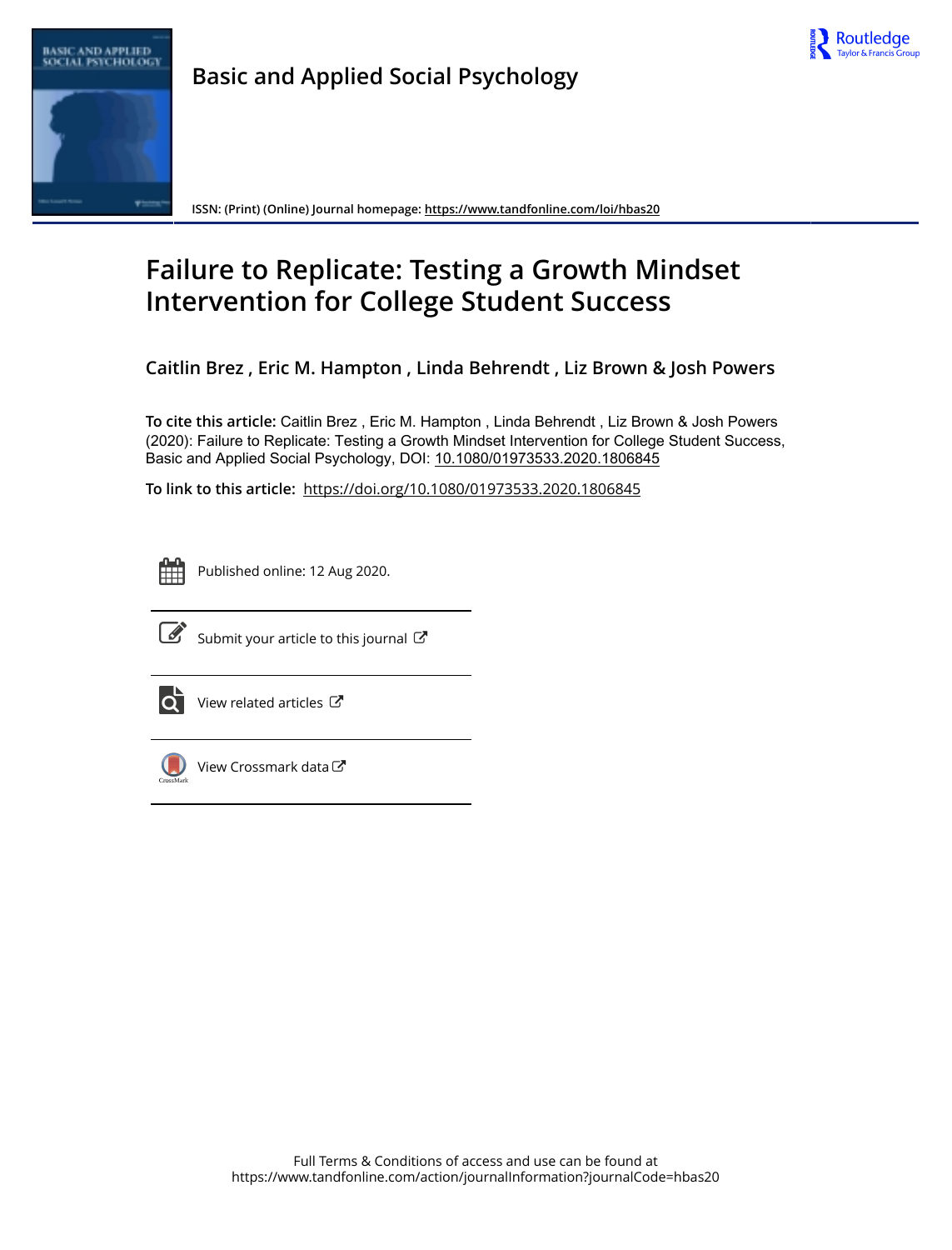# <span id="page-1-0"></span>Failure to Replicate: Testing a Growth Mindset Intervention for College Student Success

Caitlin Brez<sup>a</sup> (D, Eric M. Hampton<sup>b</sup>, Linda Behrendt<sup>b</sup>, Liz Brown<sup>b</sup>, and Josh Powers<sup>c</sup>

<sup>a</sup>University of North Carolina Asheville; <sup>b</sup>Indiana State University; <sup>c</sup>William Patterson University

#### **ARSTRACT**

Interventions surrounding mindset have recently been applied as a tool for student success in higher education. The current study tested the efficacy of a growth mindset intervention at a university with a diverse student population. Using gateway math and introductory psychology courses, students were randomly assigned to receive a mindset message or one endorsing study skills. Dependent variables were course grade, term GPA, term credit hours earned, and retention to subsequent terms. Analyses using the full sample, minority sample, Pell-eligible, and first-generation college students did not yield meaningful differences in students' academic success between the intervention and control groups. Further research should investigate why mindset intervention has proven successful with other populations not represented in the present study.

As educators, one of our primary concerns is student success. Higher education is increasing its focus on this by creating offices and administrators who design and deploy programs and activities to improve student retention and graduation rates. At its core, these changes are intended to help students navigate the college experience, find resources and strategies to help them in their courses, and support student learning. As part of this effort, institutions of higher education are seeking cost-effective resources and interventions that impact their students' success. Recently, one direction that these interventions have taken has focused on the growth mindset theory (Dweck, [2006\)](#page-8-0).

In 2006, Carol Dweck published her popular book Mindset, which outlines the theory and describes how people's beliefs about themselves can influence them in a variety of domains such as business, relationships, and academics. She describes two types of mindsets: a growth mindset and a fixed mindset. With the growth mindset (also called "incremental theory"), individuals realize that their talents and abilities are subject to change, specifically growth and improvement, as a result of effort and learning. From this perspective, a person is not born smart or athletic or artistic, but rather through practice, hard work, and effort, can develop these abilities. In contrast, the fixed mindset (also called "entity theory") is the belief that our

talents and abilities are inborn and static. While some people have often conceptualized these as two categories of thinking, more recently researchers have conceptualized these as opposite ends of a spectrum and suggest that one can either possess aspects of both or lean toward one pole or the other depending on the situation (Dweck, [2015](#page-8-0)).

Beyond the value of understanding people's motivation, this theory has stimulated research demonstrating that different mindsets can lead to different outcomes and having a growth mindset can improve learning outcomes. When children are praised for their effort and the process of learning, children will seek out more learning goals (i.e., they want more challenging work as it will be an opportunity to learn), have higher task performance, show greater persistence on work, and will rate tasks as more enjoyable (Mueller & Dweck, [1998\)](#page-8-0). Additionally, researchers have found similar results in middle school math students (Blackwell et al., [2007\)](#page-8-0). These findings suggest that mindsets can influence other internal belief states such as motivation and goals, but can also influence behaviors as well.

# Mindset intervention research

If mindsets can influence behavior, then it seems logical that this is one potential source of intervention.

CONTACT Caitlin Brez & cbrez@unca.edu Department of Psychology, University of North Carolina Asheville, 1 University Hts., Asheville, NC 28804-3251, USA.

Check for updates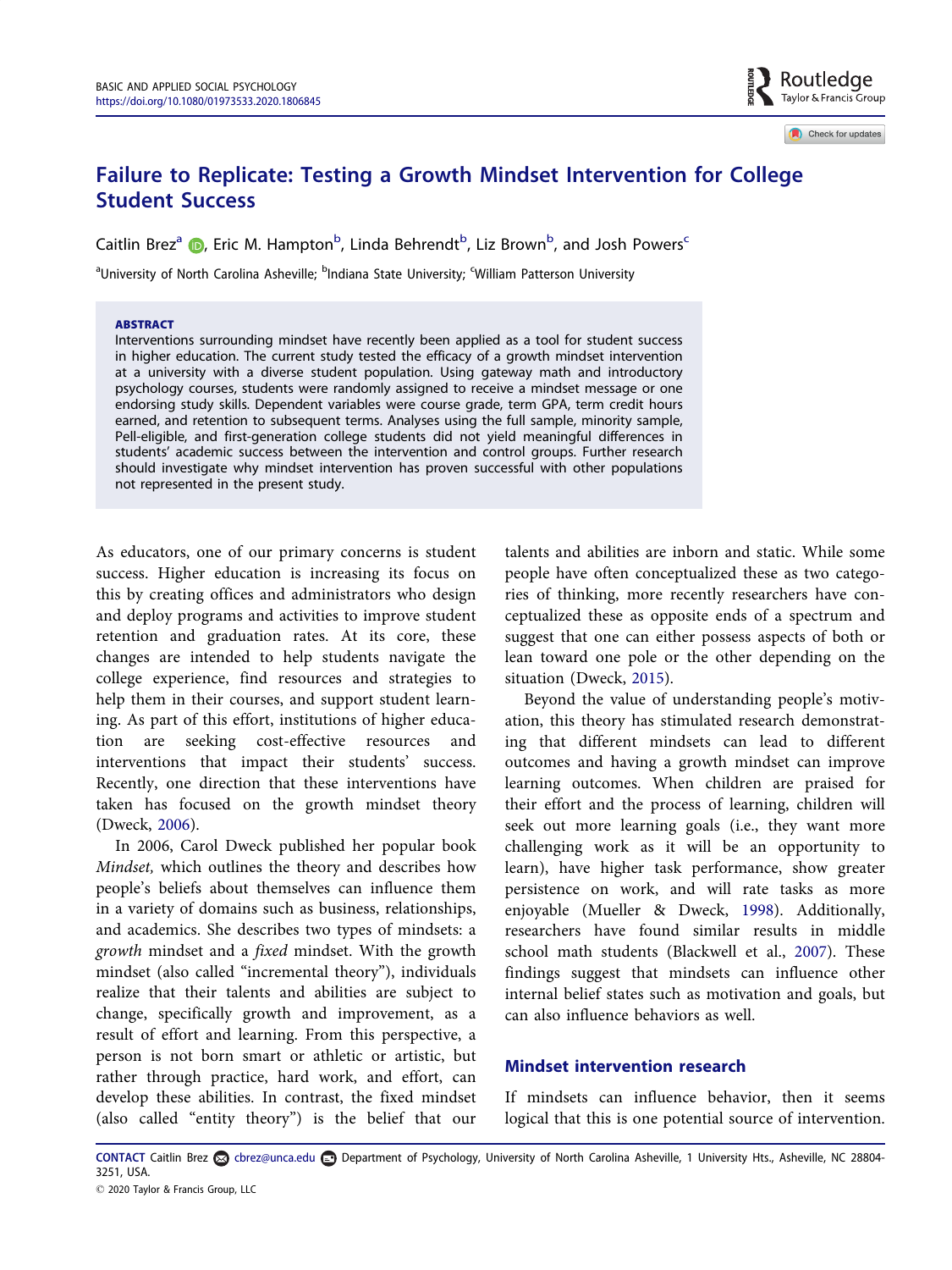<span id="page-2-0"></span>In fact, researchers have spent over 10 years investigating this question (Paunesku et al., [2015](#page-9-0)). In one of the first studies of this kind, Dweck and colleagues created an 8-week intervention in which they taught middle school math students about the brain, its malleability, and the potential to improve skills through neural changes (Blackwell et al., [2007\)](#page-8-0). The control group did similar activities but never learned about the growth mindset material. They found that the students in the intervention group (i.e., growth mindset) showed a positive change in motivation and their math grades improved. As noted earlier, these positive findings from the intervention have led researchers to apply this intervention to diverse populations and outcomes such as adolescents with mental health problems (Miu & Yeager, [2015](#page-8-0); Schleider & Weisz, [2018](#page-9-0)), adolescents working on personal development through an outdoor adventure course (O'Brien & Lomas, [2017](#page-8-0)) and parents trying to improve their children's reading and writing scores (Anderson & Nielson, [2016](#page-8-0)). However, the majority of these interventions (also known as "lay theory interventions," "social psychological interventions," or "implicit theories of intelligence interventions") have been targeted at students in academic settings focused on promoting academic outcomes such as grades (see Yeager & Walton, [2011](#page-9-0) for a review of these studies).

While this work originated in K-12 education, researchers have begun to appreciate the potential that these interventions may have for higher education. Growth mindset interventions have been effective at improving students' grades and/or GPA (Aronson et al., [2002](#page-8-0); Yeager, Walton, et al., [2016](#page-9-0)), increasing student retention (Yeager, Walton, et al., [2016](#page-9-0)), and enjoyment and/or engagement in academics (Aronson et al., [2002\)](#page-8-0). Furthermore, these effects are most pronounced for students from disadvantaged backgrounds such as racial minorities and persons from low-income backgrounds (Aronson et al., [2002](#page-8-0); Good et al., [2003;](#page-8-0) Rattan et al., [2015;](#page-9-0) Spitzer & Aronson, [2015](#page-9-0); Yeager et al., [2014](#page-9-0); Yeager, Romero, et al., [2016](#page-9-0); Yeager, Walton, et al., [2016\)](#page-9-0). Another important finding from this body of work is that these interventions also are particularly relevant at periods of transitions such as from high school to college (Yeager, Walton, et al., [2016](#page-9-0)). However, this research has not been conducted at an institution similar to the one for the present study, which has comparatively larger numbers of racial minorities, low-income students, and firstgeneration students, as well as a lower level of admission selectivity. As some of the research suggests, this is the population that may perhaps receive the greatest

benefit from these types of interventions (Aronson et al., [2002](#page-8-0); Good et al., [2003;](#page-8-0) Rattan et al., [2015](#page-9-0); Spitzer & Aronson, [2015](#page-9-0); Yeager et al., [2014](#page-9-0); Yeager, Romero, et al., [2016](#page-9-0); Yeager, Walton, et al., [2016](#page-9-0)), yet this population remains understudied especially in higher education.

Despite the positive evidence for these interventions, research is beginning to surface which questions the value of these interventions. Several studies have failed to find positive effects for growth mindset interventions (Burnette et al., [2018;](#page-8-0) Dixson et al., [2017](#page-8-0); Schmidt et al., [2017](#page-9-0)) or the effects have been shortlived (Orosz et al., [2017\)](#page-9-0). Sisk et al. [\(2018](#page-9-0)) published a meta-analysis highlighting the lack of effects. In their first set of analyses, the authors looked at the relationship between individuals' mindsets and academic achievement. In this set of studies, there were no interventions, but rather the intent was to study the relationship between individuals' preexisting mindsets and academic outcomes. Of the 129 studies that they analyzed, only 37% found a positive relationship between mindset and academic outcomes. Furthermore, 58% of the studies found no relationship and 6% found a negative relationship between mindset and academic outcomes (Sisk et al., [2018\)](#page-9-0). The authors noted that this relationship may be stronger for children and adolescents, but does not seem to hold as well for adults. In the second set of analyses, the authors looked at the relationship between growth mindset interventions and academic outcomes. They found 29 studies of this type, and of these, only 12% had a positive effect, meaning that the growth mindset intervention improved academic achievement. In fact, 86% of the studies found no effect of the intervention and 2% found a negative effect of the intervention (Sisk et al., [2018](#page-9-0)). Consistent with earlier published studies, the authors found that the interventions seemed to work for low SES populations, but not higher SES populations.

### Focus of study

The study reported here tested a growth mindset intervention at a Midwestern, regional university. Many of the growth mindset interventions being conducted at institutions of higher education were conducted at either Ivy League schools or community colleges. Our student population does not match the demographics of the former with respect to our comparatively larger numbers of racial minorities, lowincome students, and first-generation students, as well as our lower level of admission selectivity. For this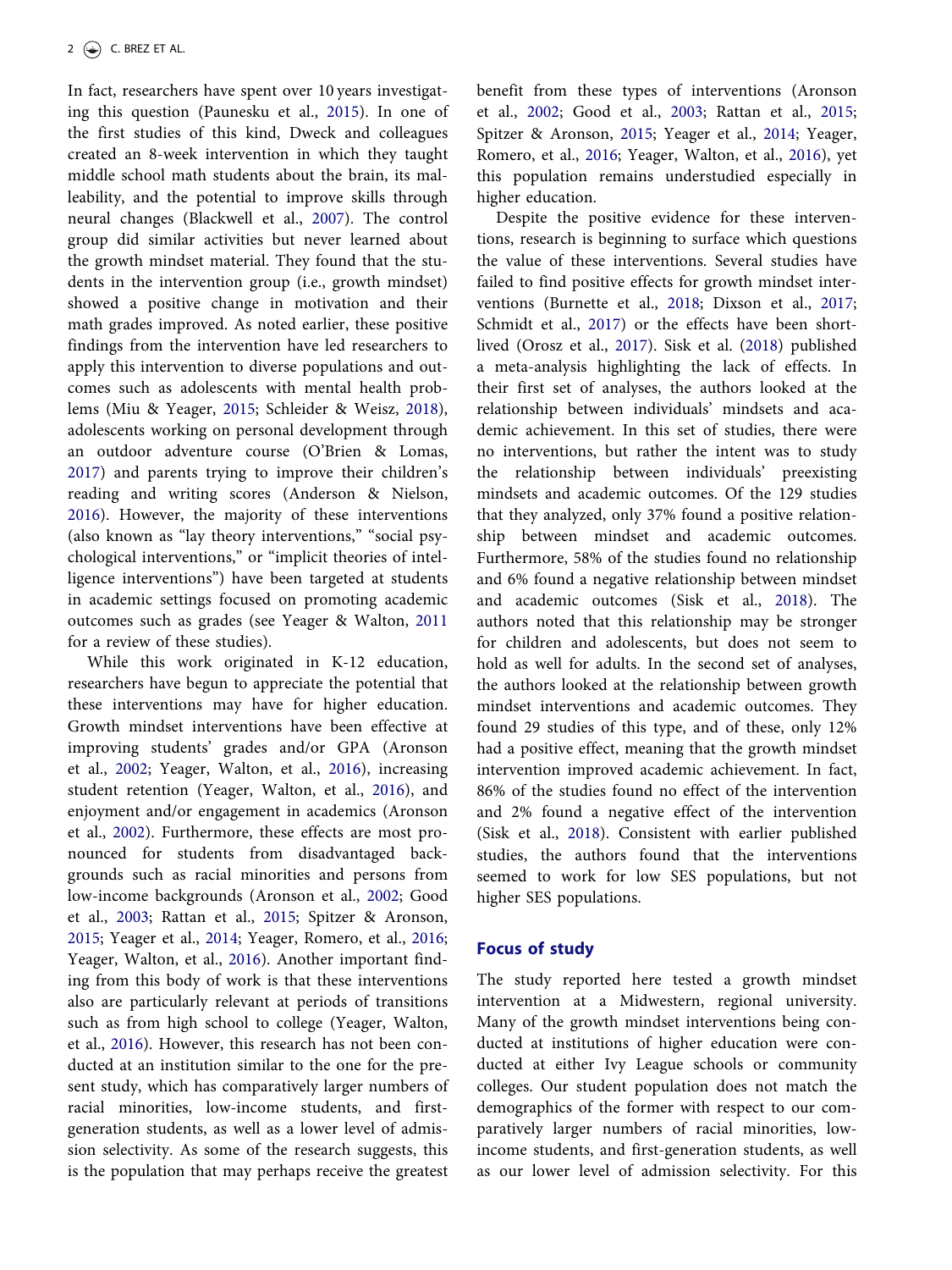reason, we believe our students represent a population that has not been addressed by growth mindset interventions and one that may benefit the most from this type of intervention as supported by previous research (Aronson et al., [2002;](#page-8-0) Good et al., [2003;](#page-8-0) Rattan et al., [2015;](#page-9-0) Sisk et al., [2018](#page-9-0); Spitzer & Aronson, [2015;](#page-9-0) Yeager et al., [2014;](#page-9-0) Yeager, Romero, et al., [2016;](#page-9-0) Yeager, Walton, et al., [2016](#page-9-0)). Through this randomized control trial, we tested the effectiveness of a growth mindset intervention to improve students' course grades and GPA.

# Materials and methods

#### **Participants**

The population for this project included students enrolled in gateway math and psychology courses. These courses were selected as they have particularly high drop/fail/withdrawal (DFW) rates on this campus. As these are courses where students typically struggle, the goal was to target these students for the intervention to maximally impact their performance in the course and their long-term success. These courses were examined at three levels for math, remedial (MATH 035; Fundamentals of Algebra II), non-STEM (MATH 102; Quantitative Literacy), and STEM and select other majors (MATH 115; College Algebra), and within psychology, (PSY 101; General Psychology). Such courses are routinely taught at colleges and universities throughout the country. At the focal institution for this study, approximately 18% of all students enrolled in MATH 035 received a D, an F, or dropped the course annually. With regard to MATH 102, 24% of all students enrolled received a D, an F, or dropped the course annually. For MATH 115, 40% of enrolled students received a D, an F, or dropped the course annually. Finally, 28% of enrolled students received a D, an F, or dropped PSY 101 annually.

The sample for the study consisted of 2,135 undergraduate students enrolled in the three levels of math across three academic terms, Spring 2015, Fall 2015, and Spring 2016 as well as 733 undergraduate students enrolled in Psychology 101 across two academic terms, Fall 2016 and Spring 2017. The total number of students in these courses during this time period was 4465, and of those, 2,607 (58.4%) participated in this study. The students were majority freshmen and demographically diverse in areas of critical student mass on the campus, namely approximately 54% were White, 42% were African American, and 48% were low income (supported by a Pell grant).

Approximately 28% were the first generation, defined as neither parent having a college degree. Approximately, 50.2% of the sample were female (based on the data for which gender was known).

Response rates to the online activity and survey were not recorded. Students could leave the survey at any time and take as little or much time to complete the intervention/activity as desired. The data presented here represent participants who at least started the online activity. However, students could only participate in the online intervention/activity one time. For example, if they took the online intervention in their math class and then enrolled in psychology during a later semester, they would receive a prompt informing them that they had already participated. Likewise, if they failed a class or retook a class, their data would only be included in the analyses once. In terms of the larger context of this intervention, we continued to collect data on course grades, GPA, and retention throughout the duration of the study period, and no one was excluded once they were assigned to either the treatment or control condition.

# **Measures**

#### Dependent measures

Our dependent measures are typical outcome measures reported for these types of intervention studies and included course grade, term GPA, and term credit hours earned. These variables were measured on a continuous scale. Letter grades for the course were transformed into GPA units  $(A = 4.0; A - = 3.7; B +$  $=$  3.3; B  $=$  3.0; B  $=$  2.7; C  $+$   $=$  2.3; C  $=$  2.0; D  $+$   $=$ 1.7;  $D = 1.0$ ;  $D - = 0.7$ ;  $F = 0.0$ ) for analysis. The term GPA was for the term of the intervention experiment. Following the intervention, these measures were collected at the end of the intervention term and once at the end of each semester following.

### Design and procedures

The study design was a randomized, controlled trial such that students were randomly assigned at the beginning to either the treatment or control condition. All eligible students were randomly assigned to each condition, and then once students were invited to participate, they would be directed to the correct online survey (either treatment or control). Prior to inviting students, the section instructors' willingness to participate in the study was secured. Students were asked to log into a website in which they were randomly assigned to a treatment or control condition. Using an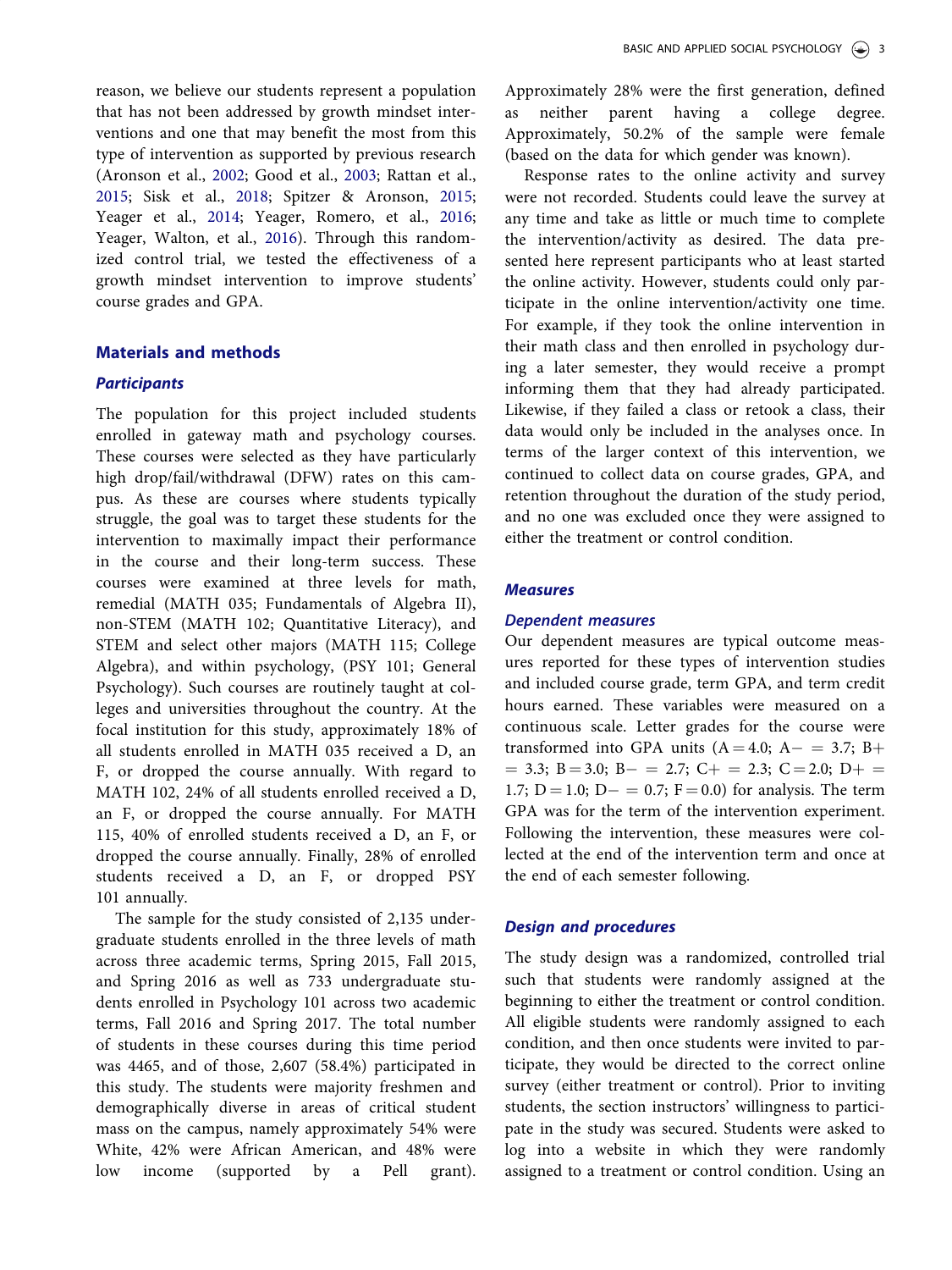<span id="page-4-0"></span>online survey platform, treatment condition students were provided instructions asking them to read an article about how the brain can grow stronger through effort and how difficult subjects such as math (psychology in the case of those students) can be mastered as a result, and that anyone can learn math (or psychology). The article was similar in content to previous mindset interventions (e.g., Blackwell et al., [2007](#page-8-0)) and was a little over one page in length. It provided scientific evidence that the brain changes as a result of learning. It also described how math (or psychology) practice could lead to an improvement in skills and why making mistakes help us learn more. They were then invited to identify the main point of the article from a list of three selection options. We did not exclude any participants based on their responses to this question because we provided the correct answer to ensure appropriate interpretation. From there, they were asked to write a letter to a future student describing how they could learn math (or psychology) and that these letters would be shared with future students. This exercise was designed to help participants reflect on the content of the article and hopefully increase the retention of the main concepts. There was no incentive for participants to complete this exercise, but in both math and psychology courses, the content was embedded within the course structure—for math, it was conducted within the classroom and for psychology, it was listed as an assignment for students to complete.

The control condition students followed a similar procedure, although in this case, they read a general article about math (or psychology), offering basic guidance on seeking help such as through tutoring. There was no mention of growth mindset or concepts related to this theory in the control condition. The control condition was designed to be as similar to the treatment condition (e.g., reading length, questions asked, reflection activity) without the mention of a growth mindset.

Additionally, a team of external evaluators monitored the project for adherence to scientific best practices that met the What Works Clearinghouse standards for research (U.S. Department of Education, [n.d](#page-9-0).).

# **Results**

As shown in Table 1, we calculated descriptive statistics for our dependent measures (final grade for the course, term GPA, and the number of earned hours for the semester) for the entire sample as well as by condition (treatment vs. control). As can be seen from

Table 1. Descriptive statistics for dependent measures for the full sample as well as for each condition.

| Outcome             | n     | Mean  | <b>SD</b> | <b>Skewness</b> | Kurtosis |
|---------------------|-------|-------|-----------|-----------------|----------|
| Full sample         | 2,607 |       |           |                 |          |
| Final grade         | 2.639 | 2.39  | 1.39      | $-0.54$         | $-0.97$  |
| Term GPA            | 2,821 | 2.71  | 0.88      | $-0.85$         | 0.24     |
| Term earned hours   | 2,865 | 12.88 | 16.08     | $-1.35$         | 2.31     |
| Treatment condition | 1,314 |       |           |                 |          |
| Final grade         | 1,203 | 2.40  | 1.48      | $-0.53$         | $-1.04$  |
| Term GPA            | 1,292 | 2.72  | 0.95      | $-0.85$         | 0.22     |
| Term Earned hours   | 1,311 | 12.89 | 4.00      | $-1.28$         | 2.74     |
| Control condition   | 1,293 |       |           |                 |          |
| Final grade         | 1,203 | 2.42  | 1.37      | $-0.59$         | $-0.87$  |
| Term GPA            | 1,275 | 2.74  | 0.93      | $-0.89$         | 0.35     |
| Term earned hours   | 1,293 | 12.96 | 3.95      | $-1.42$         | 2.63     |
|                     |       |       |           |                 |          |

Table 2. Descriptive statistics for dependent measures for minority students.

| Outcome             | n   | Mean  | SD   | <b>Skewness</b> | Kurtosis |
|---------------------|-----|-------|------|-----------------|----------|
| Treatment condition | 457 |       |      |                 |          |
| Final grade         | 417 | 2.02  | 1.48 | $-0.16$         | $-1.39$  |
| Term GPA            | 454 | 2.50  | 0.90 | $-0.56$         | $-0.15$  |
| Term earned hours   | 457 | 12.49 | 3.71 | $-1.08$         | 1.39     |
| Control condition   | 501 |       |      |                 |          |
| Final grade         | 463 | 2.16  | 1.41 | $-0.34$         | $-1.17$  |
| Term GPA            | 492 | 2.57  | 0.94 | $-0.72$         | 0.20     |
| Term earned hours   | 500 | 12.51 | 4.04 | $-1.33$         | 1.82     |

these data, there are little differences across conditions for all three outcome variables. Standardized differences are presented as positive values when in agreement with the theory (treatment greater than control) and negative values when contrary to the theory (control greater than treatment). Standardized differences across treatment conditions were very small for all outcomes (final grade  $d = -0.01$ ; term GPA  $d =$  $-0.02$ ; earned hours  $d = -0.02$ ). There is a minimal effect of a growth mindset message on improving these outcomes.

#### Minority student analyses

Given previous literature noting the particular benefits for students from disadvantaged or marginalized backgrounds, course grade ( $n = 846$ ), term GPA ( $n = 892$ ), and term earned credit hours  $(n = 920)$  were compared across treatment and control conditions for just the sub-sample of minority students, defined as students identifying as any ethnicity other than White. These data are provided in Table 2. As in the full sample, the differences between the treatment and control conditions are slight and, if anything, favor the control condition. Standardized differences across treatment conditions were small to very small for all outcomes (final grade  $d = -0.10$ ; term GPA  $d =$  $-0.08$ ; earned hours  $d = -0.01$ ). There is little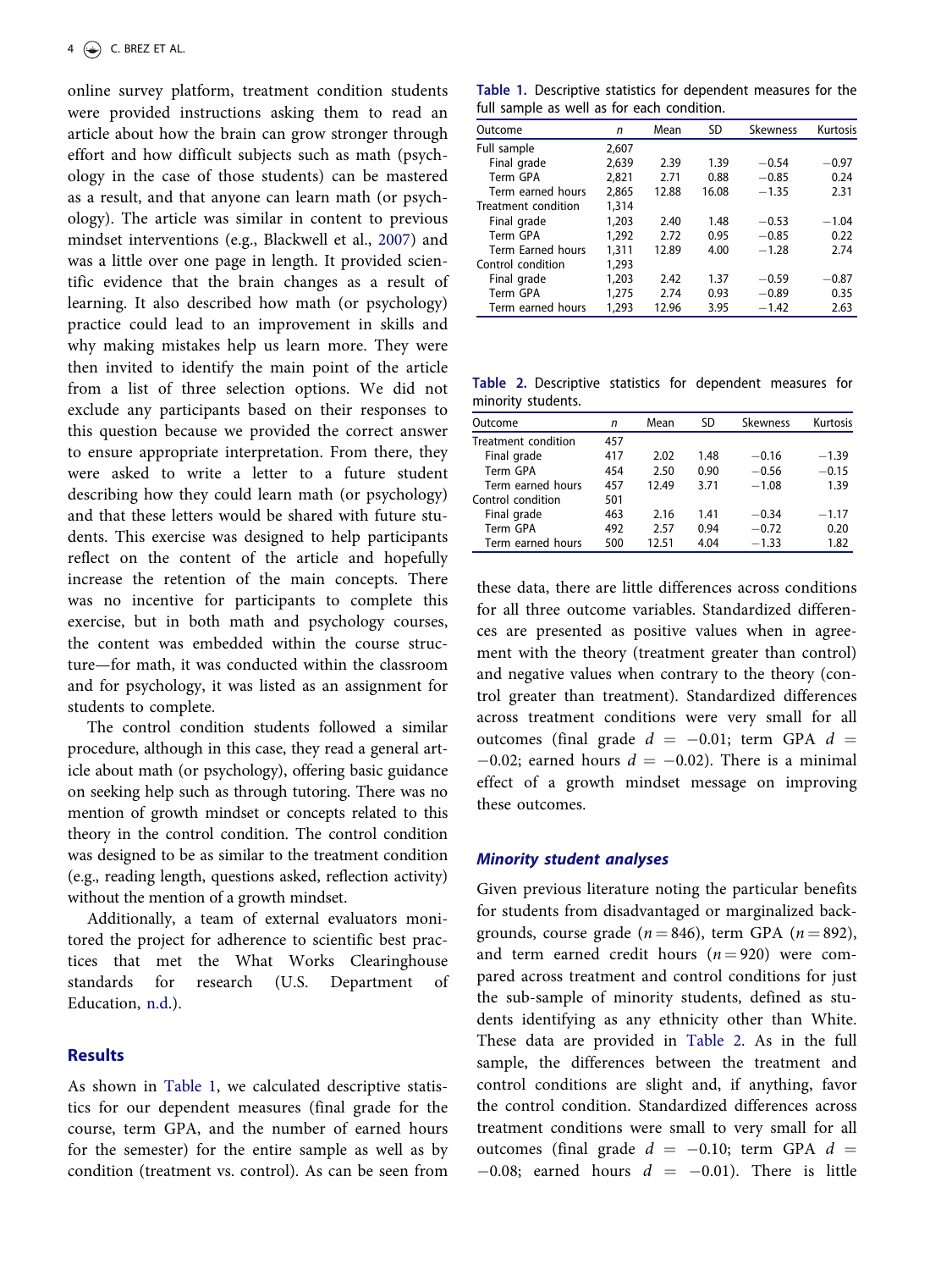| Outcome             | n   | Mean  | SD   | <b>Skewness</b> | Kurtosis |
|---------------------|-----|-------|------|-----------------|----------|
| Treatment condition | 650 |       |      |                 |          |
| Final grade         | 593 | 2.23  | 1.44 | $-0.39$         | $-1.22$  |
| Term GPA            | 634 | 2.59  | 0.93 | $-0.66$         | $-0.11$  |
| Term earned hours   | 648 | 12.71 | 4.04 | $-1.40$         | 1.86     |
| Control condition   | 643 |       |      |                 |          |
| Final grade         | 592 | 2.23  | 1.36 | $-0.41$         | $-1.03$  |
| Term GPA            | 633 | 2.56  | 0.97 | $-0.80$         | 0.05     |
| Term earned hours   | 642 | 12.68 | 4.14 | $-1.50$         | 1.86     |

Table 4. Descriptive statistics for dependent measures for first-generation students.

| Outcome             | n   | Mean  | SD   | <b>Skewness</b> | Kurtosis |
|---------------------|-----|-------|------|-----------------|----------|
| Treatment condition | 345 |       |      |                 |          |
| Final grade         | 315 | 2.45  | 1.46 | $-0.57$         | $-1.06$  |
| Term GPA            | 338 | 2.75  | 0.96 | $-0.82$         | 0.03     |
| Term earned hours   | 344 | 12.98 | 3.86 | $-1.51$         | 2.37     |
| Control condition   | 349 |       |      |                 |          |
| Final grade         | 317 | 2.30  | 1.31 | $-0.52$         | $-0.85$  |
| Term GPA            | 344 | 2.64  | 0.91 | $-0.85$         | 0.32     |
| Term earned hours   | 349 | 12.71 | 3.91 | $-1.34$         | 2.35     |

evidence of any benefit of the growth mindset intervention for minority students.

#### Pell-eligible student analyses

Course grade ( $n = 1,151$ ), term GPA ( $n = 1,201$ ), and term earned credit hours ( $n = 1,249$ ) were compared across treatment and control conditions for Pell-eligible students, the second category of disadvantaged or marginalized student. These data are presented in Table 3. Standardized differences across treatment conditions were very small or non-existent for all outcomes (final grade  $d=0$ ; term GPA  $d = +0.03$ ; earned hours  $d = +0.01$ . There are little or no differences between the treatment and control groups on these outcome variables for Pell-eligible students.

### First-generation college student analyses

The final analysis involved a third student category, first-generation students, who the literature also notes as often historically marginalized or disadvantaged in higher education. These data are presented in Table 4. Standardized differences across treatment conditions were small for all outcomes (final grade  $d = +0.11$ ; term GPA  $d = +0.12$ ; earned hours  $d = +0.07$ ). As with previous analyses, there is little difference for these outcome variables between the treatment and control conditions, in this case for first-generation students.

#### **Discussion**

This study tested the effectiveness of a growth mindset intervention on students' academic success (measured by course grades, term GPA, and earned credit hours) for students at a Midwestern, regional university. The pattern of findings is clear that the intervention had little impact on students' academic success even among sub-samples of students who are traditionally assumed to benefit from this type of intervention (e.g., minority, low income, and first-generation students).

These findings support some of the emerging literature that demonstrates that growth mindset interventions may not be as effective as once thought (Burnette et al., [2018;](#page-8-0) Dixson et al., [2017;](#page-8-0) Sisk et al., [2018](#page-9-0); Schmidt et al., [2017\)](#page-9-0). While the growth mindset has been used in K-12 schools for many years, its application in the realm of higher education is more recent. The proposition that a one-time intervention at the postsecondary level will result in long-term measurable student outcomes was not supported in the present study. Despite the student body make-up thought to be most likely to benefit from an intervention (e.g., first-time college, low income, racially minority), the outcomes of the interventions were not evident across these populations.

The findings from the present study provide additional evidence to support questioning the effect of growth mindset in student success and retention efforts in higher education, at least in a one-time intervention form that some literature suggests is sufficient. The research design followed protocols used in earlier mindset intervention research; however, the student population involved in the present study had not been addressed in the previous studies. Additionally, we included first-time college students, a time of transition when interventions are purported to be especially applicable (Yeager, Walton, et al., [2016](#page-9-0)). Despite previous findings showing the effectiveness of a one-time intervention for this transition time (Yeager & Walton, [2011\)](#page-9-0), our data did not support this conclusion.

Perhaps the lack of support for this intervention is due to a limitation in our sample. Approximately 41% of the students invited to participate in the intervention chose not to or were prevented from participating a second time. While the sample that did participate generally matched the demographics of the entire study body, it is possible that the group that chose not to participate differed significantly in a meaningful way that could be masking or eliminating any possible effect of the intervention. Despite this, we used a randomized controlled trial to minimize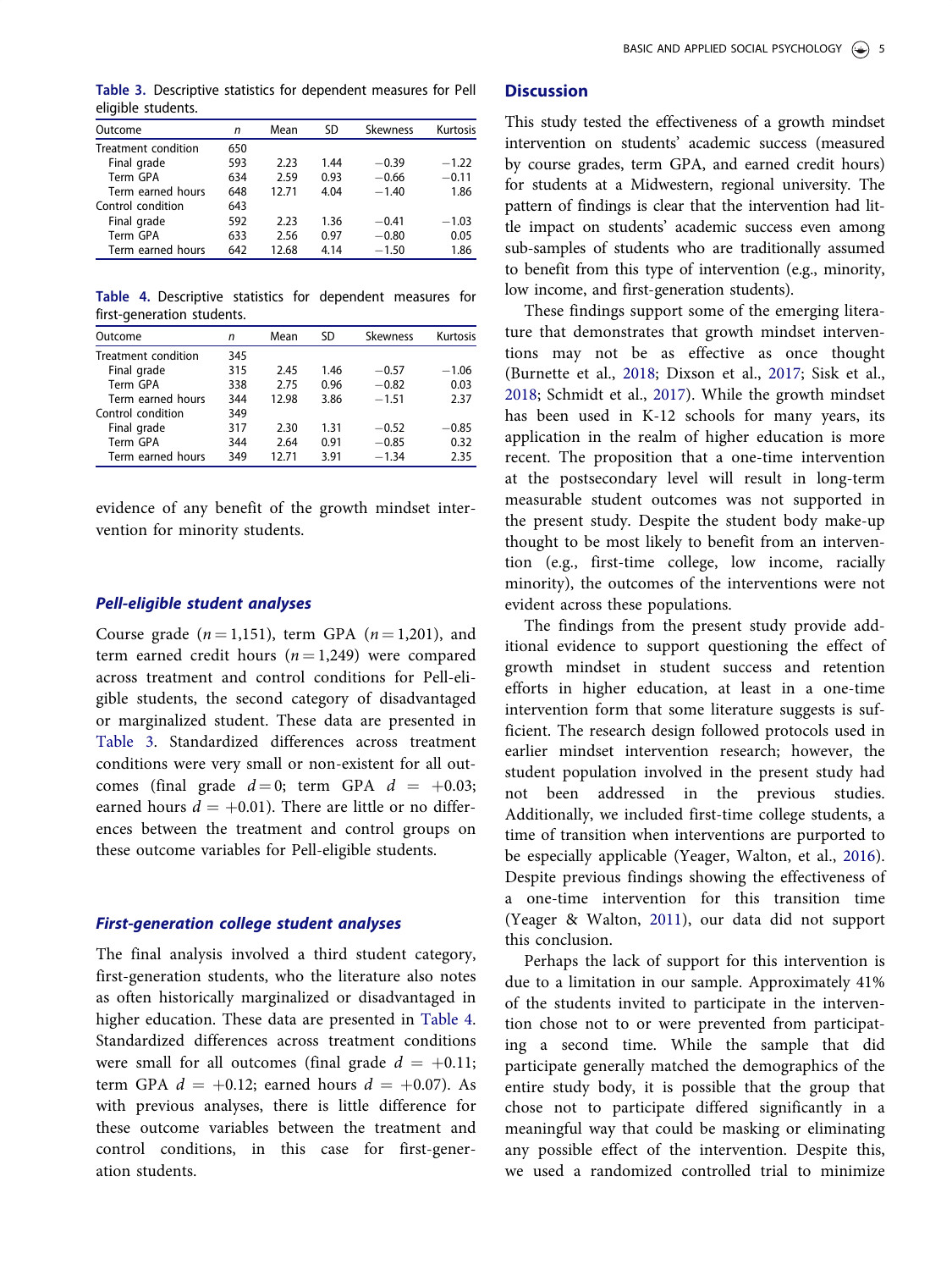<span id="page-6-0"></span>bias across the two groups. Our study was evaluated by a team of external evaluators who relied on the What Works Clearinghouse (WWC) standards for research, which maintains the highest standards for education intervention research (U.S. Department of Education, [n.d](#page-9-0).).

Additionally, the intervention was conducted in two different disciplines—math, in which placement is made by demonstrated ability; and psychology, which is open to students of all abilities without prerequisite demonstration of competence. The first three interventions were completed with students enrolled in a math class, a discipline that previous studies had examined. Not only was math chosen for this study because it was a domain that has been addressed previously through mindset interventions (Blackwell et al., [2007](#page-8-0)), but math is a field where fixed mindsets seem to be rampant (e.g., "I'm just not a math person"). Thus, it seems like this would be a field where there is great potential to change mindsets. Yet, these cohorts evidenced little difference between the treatment and control groups. One concern was that math is also a field in which students have had years of experience in which this growth mindset (or fixed mindset) can build. Most students have been taking math since they first started schooling. It might be a real challenge to alter over 12 years of experience in this field, in which students' mindsets have been built and reinforced over the years. Therefore, the researchers decided to try the intervention in a different discipline without this same educational history psychology. However, once again little effect of the intervention was found in psychology. The difference in discipline did not generate meaningful differences in any of the variables (e.g., Pell, minority, first-time college). Thus, it appears that even in a discipline where the opportunity to cement a fixed mindset is less or where the potential to introduce a growth mindset is greater, the intervention was still not effective in changing the student success outcomes that were measured.

Spitzer and Aronson [\(2015\)](#page-9-0) asserted that factors beyond belief about how intelligence affects academic success are also important to student success, and may provide the untested explanation for no differences between groups. Some examples include exogenous factors that are not captured by a simple measure of race/ethnicity, first-generation status, or a cut category on income (i.e., Pell or not). Furthermore, the proximity of the campus to home may also be a relevant unmeasured factor as might the ease of transferability, a consideration relevant to the term retention finding. There is also a rich literature on the topic of toxic stress (Shern et al., [2016](#page-9-0)), a phenomenon these researchers know is common at the focal institution, and might also be difficult or impossible to overcome from a simple psychological intervention. Related to this point, some scholars report the importance of satisfying individuals' basic needs (e.g., Maslow's hierarchy of needs) prior to focusing on academic motivations and goals (Rich, [2011](#page-9-0) and Burdenski & Faulkner, [2010](#page-8-0)). Particularly for students of low socioeconomic status (SES), priorities often focus on dealing with nonacademic needs and stress first. Thus, an intervention focused on growth mindset might not be motivating enough or might not focus on the fundamental needs at the moment for these students. Given that our student population experiences financial stress, toxic stress, food insecurity, and other concerns related to their low SES, this may be a possible explanation for the lack of findings in the current study.

Alternatively, it is possible, as suggested by our data and others' data (Sisk et al., [2018\)](#page-9-0) that these types of growth mindset interventions are not as effective as originally claimed. Perhaps the message or intervention is too simple; student success is a complicated topic and many factors, motivations, and behaviors may all play a role in these outcome variables (Karlen et al., [2019](#page-8-0)). As noted above, many factors can influence students' perceptions, experience with the transition to college, and their ability to successfully navigate this environment (i.e., fear of failure; Bartels & Ryan, [2013\)](#page-8-0). It is possible that a one-time intervention cannot overcome over 18 years of education and experience that may fuel some of the perceptions and motivations that this intervention is trying to overcome. Perhaps these interventions may be better for younger ages, although research is not supporting that claim (Li & Bates, [2019;](#page-8-0) Sisk et al., [2018\)](#page-9-0). Another possibility is that these interventions are not changing people's mindsets. While we are measuring effects on large-scale academic outcomes, the underlying assumption is that these interventions are affecting individuals' mindsets (i.e., encouraging more growth mindset thinking; Bahnik & Vranka, [2017\)](#page-8-0). Related to this point, it is possible that a large number or even the majority of individuals start high on the growth mindset, thus limiting the effectiveness of a shortterm intervention. Two ways to address this issue would be to better understand our current measurements of mindset and to develop alternate measurements of this construct. Furthermore, perhaps methodological differences that may be difficult to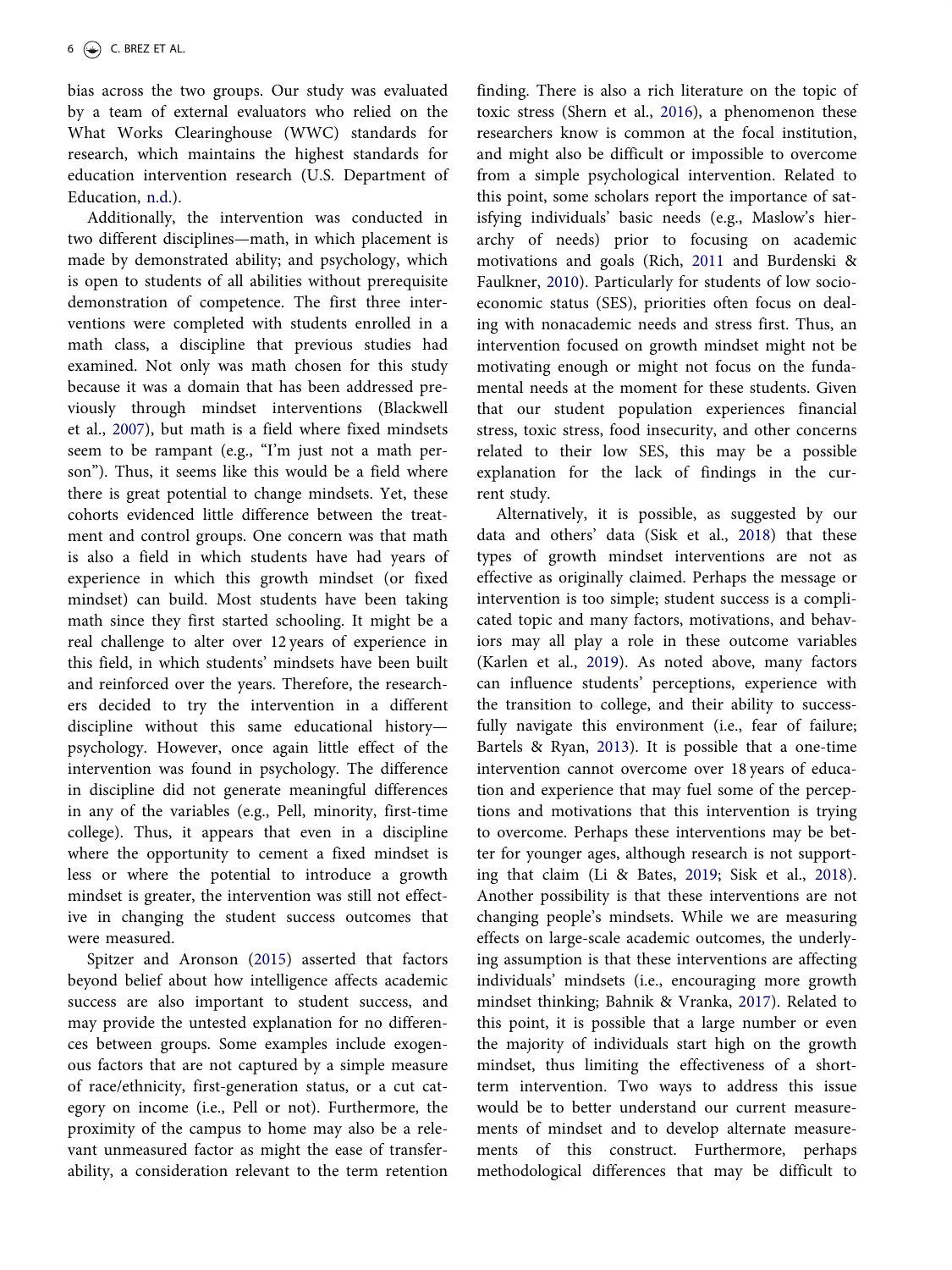<span id="page-7-0"></span>capture in writing may exist and account for some of the differences between the current study and previous studies that have found a positive effect on growth mindset interventions. Differences in data analysis procedures could reflect differences in the reporting of the outcomes. In the present study, we relied heavily on our randomized controlled design to allow us to make simple comparisons across the two conditions. In our analysis comparing the two conditions, there was a negligible effect of the intervention on student outcomes.

If these growth mindset interventions are not as effective as claimed, then this necessitates a reevaluation of Dweck's growth mindset theory. Several possibilities exist here. At one extreme is the possibility that people do not have these different types of mindsets (fixed or growth). These may be manifestations of other aspects of our psychological experience such as other motivations, like approach or avoidance (Bartels & Ryan, [2013](#page-8-0)). Research exists that demonstrates how our motivations can be shaped by fear of failure, selfefficacy, grit, and locus of control and how these motivations can affect academic performance (Burdenski & Faulkner, [2010;](#page-8-0) Buzzetto-Hollywood et al., [2019](#page-8-0); Ciani et al., [2011;](#page-8-0) De Castella et al., [2013;](#page-8-0) Kannangara et al., [2018](#page-8-0); Karlen et al., [2019\)](#page-8-0). If we do not have these mindsets as proposed, these alternative psychological theories could explain some of the behavioral and psychological effects that are attributed to mindsets. Alternatively, if we do not have these mindsets, then this could explain why research is failing to support the value of these interventions. Finally, these alternative psychological theories could better explain how our motivations could affect academic outcomes.

Another, and more plausible, possibility to reevaluate mindset theory is that the presence of differing mindsets (fixed and growth) are valid, but that the ability to use, manipulate or alter these mindsets to the benefit of others is not possible. To use a fixed mindset argument, these mindsets may be more like personality traits that are not as malleable as Dweck suggests. Mindsets might be harder to change and alter than previously thought (Li & Bates, [2019\)](#page-8-0). One of the attractions of the mindset interventions is that they are relatively easy—quick, inexpensive, easily administered. Many educators were likely attracted to the feasibility of implementing these interventions at such a low investment. However, this might be a situation in which the intervention was "too good to be true." If mindsets are not as malleable as suggested, then this simple, one-time intervention might not be

enough dosage or enough power to alter or manipulate mindsets. For our population, again, these students had approximately 18 years of lived experience that likely contributed to and shaped their mindsets regarding their academic ability. A brief intervention might not be enough to overcome that experience.

The implications of this research are several. First, research should continue in this field to better understand the mindset theory and these types of interventions. Our data, along with others, suggest that mindset interventions are not effective in improving academic outcomes, at least course grade, term GPA, and earned credit hours. A second implication is that schools and universities may want to consider withdrawing any interventions of this kind or stop pursuing any future interventions until we know more. These interventions do not appear to be doing harm, but any investment of time, energy, and money may not be worthwhile. A third implication of these data is that mindset theory may need reevaluation. More thoughtful review and evaluation of the theory can help us to better understand its merits and weaknesses and its relevance to empirically support the psychological theory. We certainly hope that research will continue in this field to help better understand both the theory and its practical implications for human behavior.

In conclusion, the lack of differences across all of the measures calls into question the utility of brief, one-time interventions focused on growth mindset, at least for the kinds of students found at a regional university. It is possible that these types of interventions may be more effective for other types of student populations and institutional settings, but further research is needed. Future studies should also explore why the intervention has been shown to be effective with K-12 students but produces mixed results with college students. It is possible that these types of interventions, when combined with other psychological messaging, such as belongingness (Walton & Cohen, [2011;](#page-9-0) Walton et al., [2015\)](#page-9-0) or self-control (Duckworth & Seligman, [2005;](#page-8-0) Tangney et al., [2004](#page-9-0)), or grit (Duckworth, [2016](#page-8-0)), maybe more effective. Another possible direction for future research is to identify different measures of student success, such as achievement scores or students' subjective experience rather than grades and GPA. Finally, it may be that multiple psychological intervention "doses" might be needed to realize an effect. Nevertheless, the present study calls into question the universal use of growth mindset interventions across sectors of higher education, despite its practical and cost-effective appeal. And, given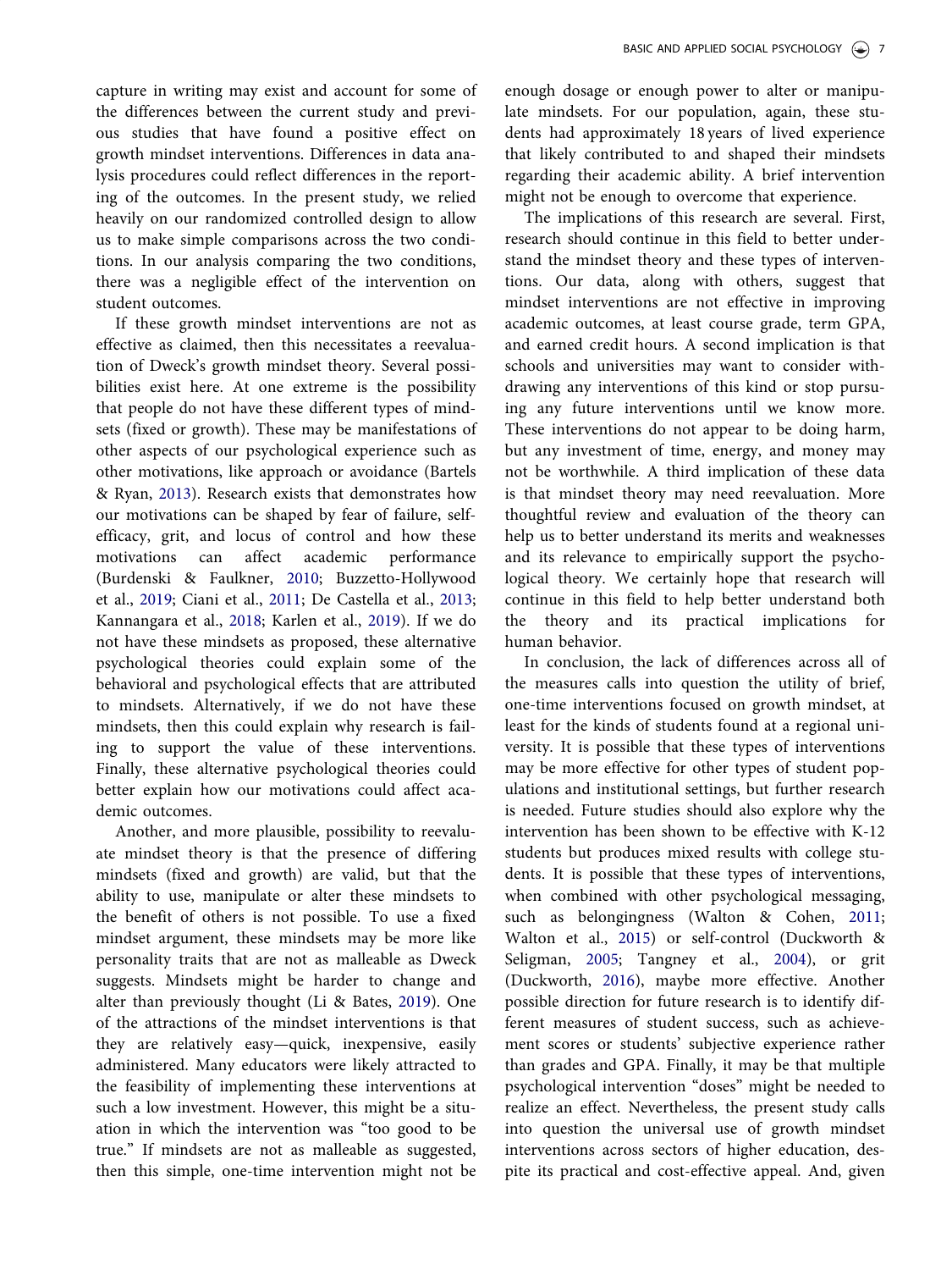<span id="page-8-0"></span>the importance of the regional state university for educating the largest numbers of historically underserved students in the 4-year sector in the United States, it is important that research continues to attempt to identify ways to help them remain in school and graduate.

### Acknowledgment

We appreciate Linda Ferguson's generous support with gathering institutional data for this project.

#### Funding

This study was supported by a First in the World Grant through the Department of Education.

#### **ORCID**

Caitlin Brez D http://orcid.org/0000-0002-7285-2961

# **References**

- Anderson, S. C., Nielson, H. S. ([2016\)](#page-2-0). Reading intervention with a growth mindset approach improves children's skills. Proceedings of the National Academy of Sciences, 113, 12111–12113.
- Aronson, J., Fried, C. B., & Good, C. ([2002\)](#page-2-0). Reducing the effects of stereotype threat on African American college students by shaping theories of intelligence. Journal of Experimental Social Psychology, 38(2), 113–125. [https://](https://doi.org/10.1006/jesp.2001.1491) [doi.org/10.1006/jesp.2001.1491](https://doi.org/10.1006/jesp.2001.1491)
- Bahnik, S., & Vranka, M. A. ([2017](#page-6-0)). Growth mindset is not associated with scholastic aptitude in a large sample of university applicants. Personality and Individual Differences, 117, 139–143.
- Bartels, J. M., & Ryan, J. J. [\(2013](#page-6-0)). Fear of failure and achievement goals: A canonical analysis. Journal of Instructional Psychology, 40, 42–49.
- Blackwell, L. S., Trzesniewski, K. H., & Dweck, C. S. ([2007](#page-1-0)). Implicit theories of intelligence predict achievement across an adolescent transition: A longitudinal study and an intervention. Child Development, 78(1), 246–263. <https://doi.org/10.1111/j.1467-8624.2007.00995.x>
- Burdenski, T. K., & Faulkner, B. ([2010](#page-6-0)). Empowering college students to satisfy their basic needs: Implications for primary, secondary, and post-secondary educators. International Journal of Choice Theory and Reality Therapy, 30, 73–97.
- Burnette, J. L., Russell, M. V., Hoyt, C. L., Orvidas, K., & Widman, L. ([2018\)](#page-2-0). An online growth mindset intervention in a sample of rural adolescent girls. British Journal of Educational Psychology, 88(3), 428–445. [https://doi.org/](https://doi.org/10.1111/bjep.12192) [10.1111/bjep.12192](https://doi.org/10.1111/bjep.12192)
- Buzzetto-Hollywood, N., Mitchell, B. C., & Hill, A. J. ([2019\)](#page-7-0). Introducing a mindset intervention to improve student success. Interdisciplinary Journal of E-Skills and Lifelong Learning, 15, 135–155.
- Ciani, K. D., Sheldon, K. M., Hilpert, J. C., & Easter, M. A. ([2011\)](#page-7-0). Antecedents and trajectories of achievement goals: A self-determination theory perspective. The British Journal of Educational Psychology, 81(2), 223–243. [https://](https://doi.org/10.1348/000709910X517399) [doi.org/10.1348/000709910X517399](https://doi.org/10.1348/000709910X517399)
- De Castella, K., Byrne, D., & Covington, M. ([2013](#page-7-0)). Unmotivation or motivated to fail? A cross-cultural study of achievement motivation, fear of failure, and student disengagement. Journal of Educational Psychology, 105(3), 861–880. <https://doi.org/10.1037/a0032464>
- Dixson, D. D., Roberson, C. C. B., & Worrell, F. C. ([2017](#page-2-0)). Psychosocial keys to African American achievement? Examining the relationship between achievement and psychosocial variables in high achieving African Americans. Journal of Advanced Academics, 28(2), 120–140. <https://doi.org/10.1177/1932202X17701734>
- Duckworth, A. ([2016\)](#page-7-0). Grit: The power of passion and perseverance. Scribner.
- Duckworth, A. L., & Seligman, M. E. P. [\(2005](#page-7-0)). Self-discipline outdoes IQ in predicting academic performance of adolescents. Psychological Science, 16(12), 939–944. <https://doi.org/10.1111/j.1467-9280.2005.01641.x>
- Dweck, C. S. [\(2006](#page-1-0)). Mindset: The new psychology of success. Ballantine Books.
- Dweck, C. S. [\(2015\)](#page-1-0). Carol Dweck revisits the 'growth mindset,. Education Week, 35, 20–24.
- Good, C., Aronson, J., & Inzlicht, M. ([2003\)](#page-2-0). Improving adolescents' standardized test performance: An intervention to reduce the effects of stereotype threat. Journal of Applied Developmental Psychology, 24(6), 645–662. <https://doi.org/10.1016/j.appdev.2003.09.002>
- Kannangara, C. S., Allen, R. E., Waugh, G., Nahar, N., Zahraa, S., Khan, N., Rogerson, S., & Carson, J. ([2018](#page-7-0)). All that glitters is not grit: Three studies of grit in university students. Frontiers in Psychology, 9, 1539. [https://doi.](https://doi.org/10.3389/fpsyg.2018.01539) [org/10.3389/fpsyg.2018.01539](https://doi.org/10.3389/fpsyg.2018.01539)
- Karlen, Y., Suter, F., Hirt, C., & Merki, K. M. ([2019](#page-6-0)). The role of implicit theories in students' grit, achievement goals, intrinsic and extrinsic motivation, and achievement in the context of a long-term challenging task. Learning and Individual Differences, 74, 101757. [https://doi.org/10.](https://doi.org/10.1016/j.lindif.2019.101757) [1016/j.lindif.2019.101757](https://doi.org/10.1016/j.lindif.2019.101757)
- Li, Y., & Bates, T. C. ([2019](#page-6-0)). You can't change your basic ability, but you work at things, and that's how we get hard things done: Testing the role of growth mindset on response to setbacks, educational attainment, and cognitive ability. Journal of Experimental Psychology. General, 148(9), 1640–1655. <https://doi.org/10.1037/xge0000669>
- Miu, A. S., & Yeager, D. S. ([2015\)](#page-2-0). Preventing symptoms of depression by teaching adolescents that people can change: Effects of a brief incremental theory of personality intervention at 9-month follow-up. Clinical Psychological Science, 3(5), 726–743. [https://doi.org/10.](https://doi.org/10.1177/2167702614548317) [1177/2167702614548317](https://doi.org/10.1177/2167702614548317)
- Mueller, C. M., & Dweck, C. S. [\(1998](#page-1-0)). Praise for intelligence can undermine children's motivation and performance. Journal of Personality and Social Psychology, 75(1), 33–52. <https://doi.org/10.1037/0022-3514.75.1.33>
- O'Brien, K., & Lomas, T. [\(2017](#page-2-0)). Developing a growth mindset through outdoor personal development: Can an intervention underpinned by psychology increase the impact of an outdoor learning course for young people?